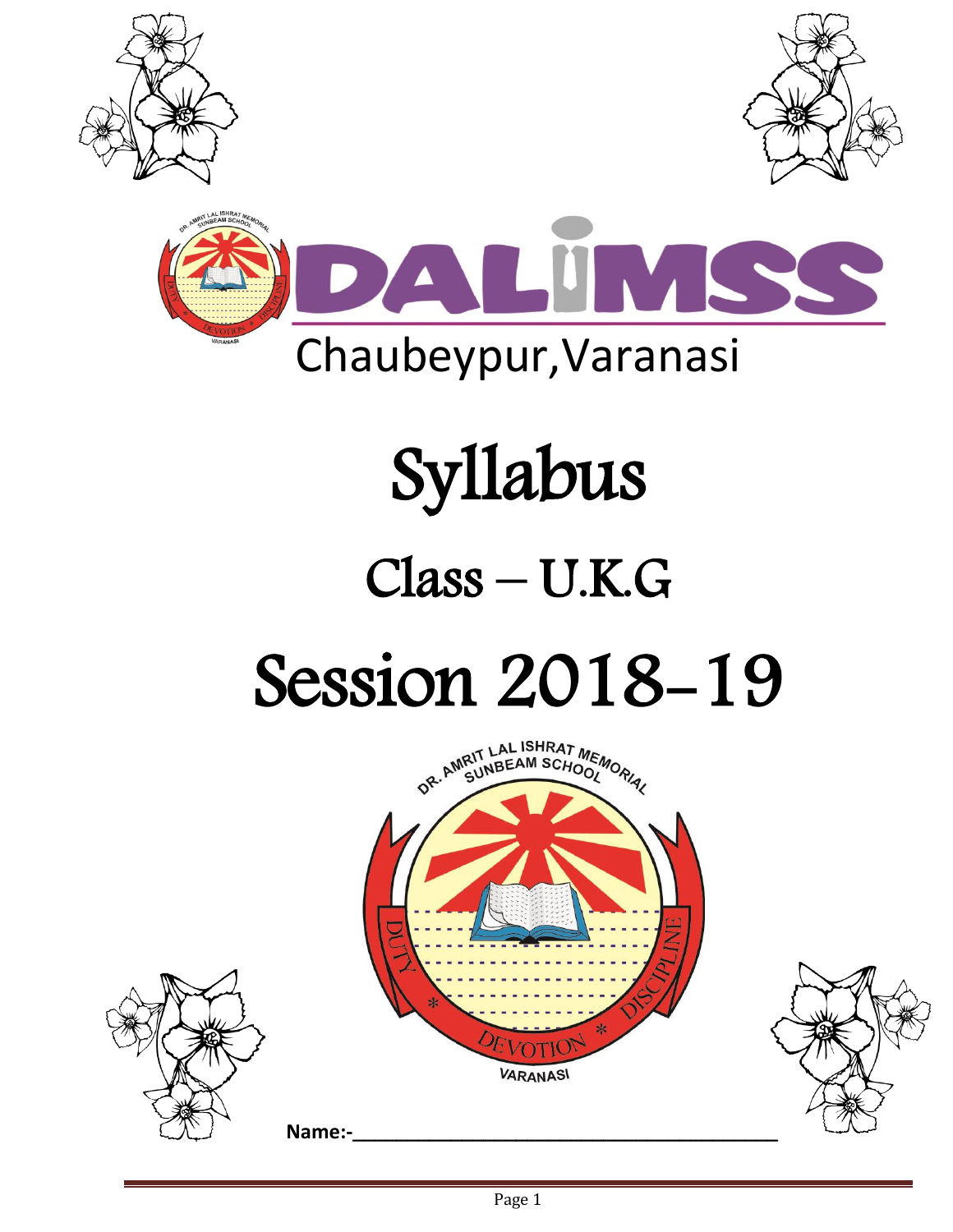

#### **English Written:**

**1.**Write A a toZz.

- **2.**Vowel a, e, i, o, u.
- **3.** Sound of Vowels
- **4.** Fill the Vowels
- **5.** Flowers name 10

**English Oral - (Rhymes): i.** Lovely Rainbow **ii.** Ten for the day

**Work Book –** Page no. 2 to 6

#### **Hindi Written:**

**1.**v ls v% rd vkSj d ls K rdA

**2.**fcuk ek=k okys nks अऺरों से बने शब्द

**3.**बबना मात्रा वाऱे तीन अऺरों से बने शब्द

**4.**बबना मात्रा वाऱे चार अऺरों से बने शब्द **Hindi Oral:**

**1.** परी **2-** टिक – टिक – टिक

Hindi Writing – **2 to 5 – Loj jpuk Maths Written:**

- **1.**Numbers name 1 to 20
- **2.**Big Small
- **3.** Thin and Fat
- **4.**Before, after, Between (in one digit)
- **5.**Addition (In one digit)

**Maths Oral** – Counting 1 to 100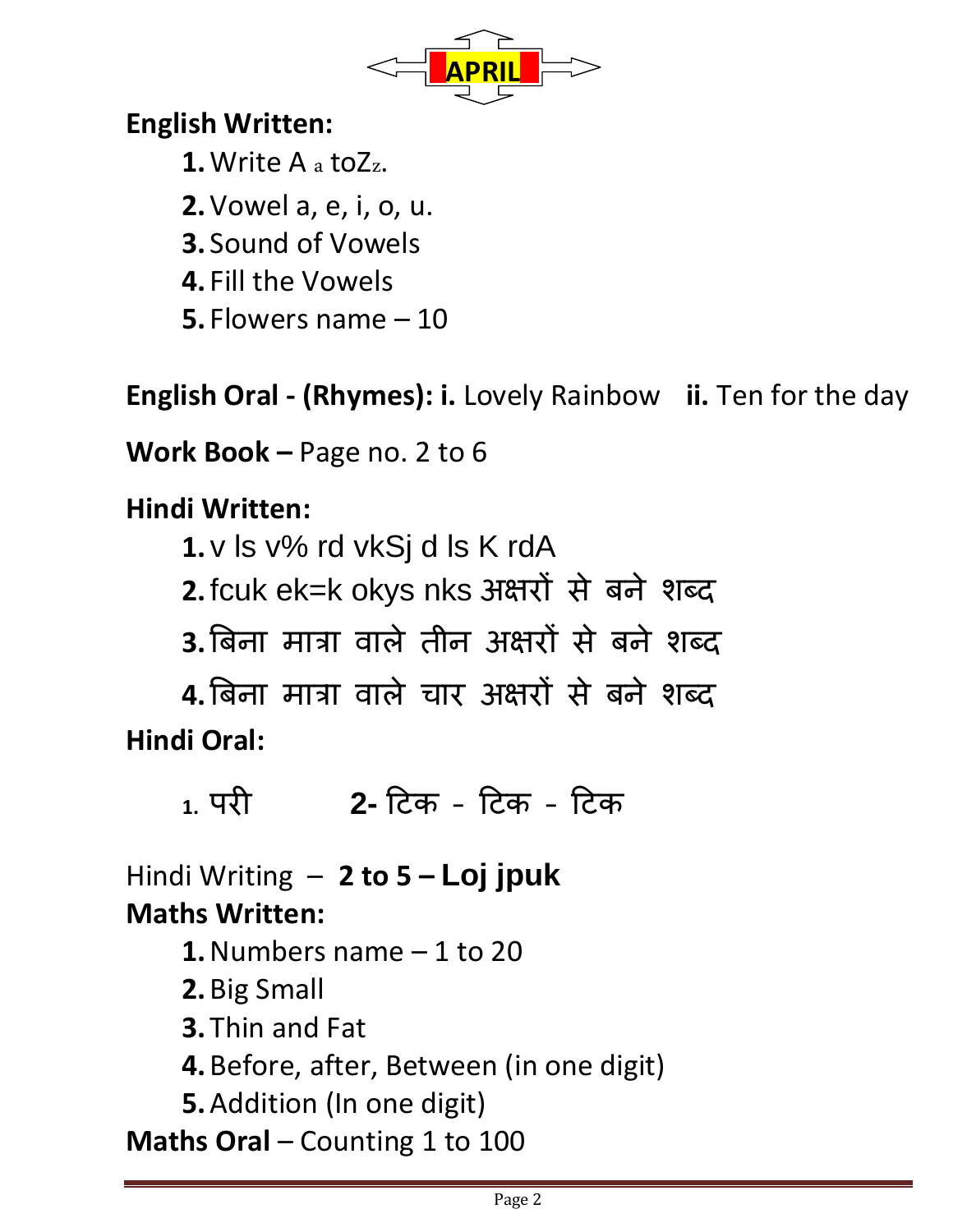#### **Maths Book Page No. – 3 to 9**



Numbers name 21 to 30

**Maths book –** Page no. 15,16,17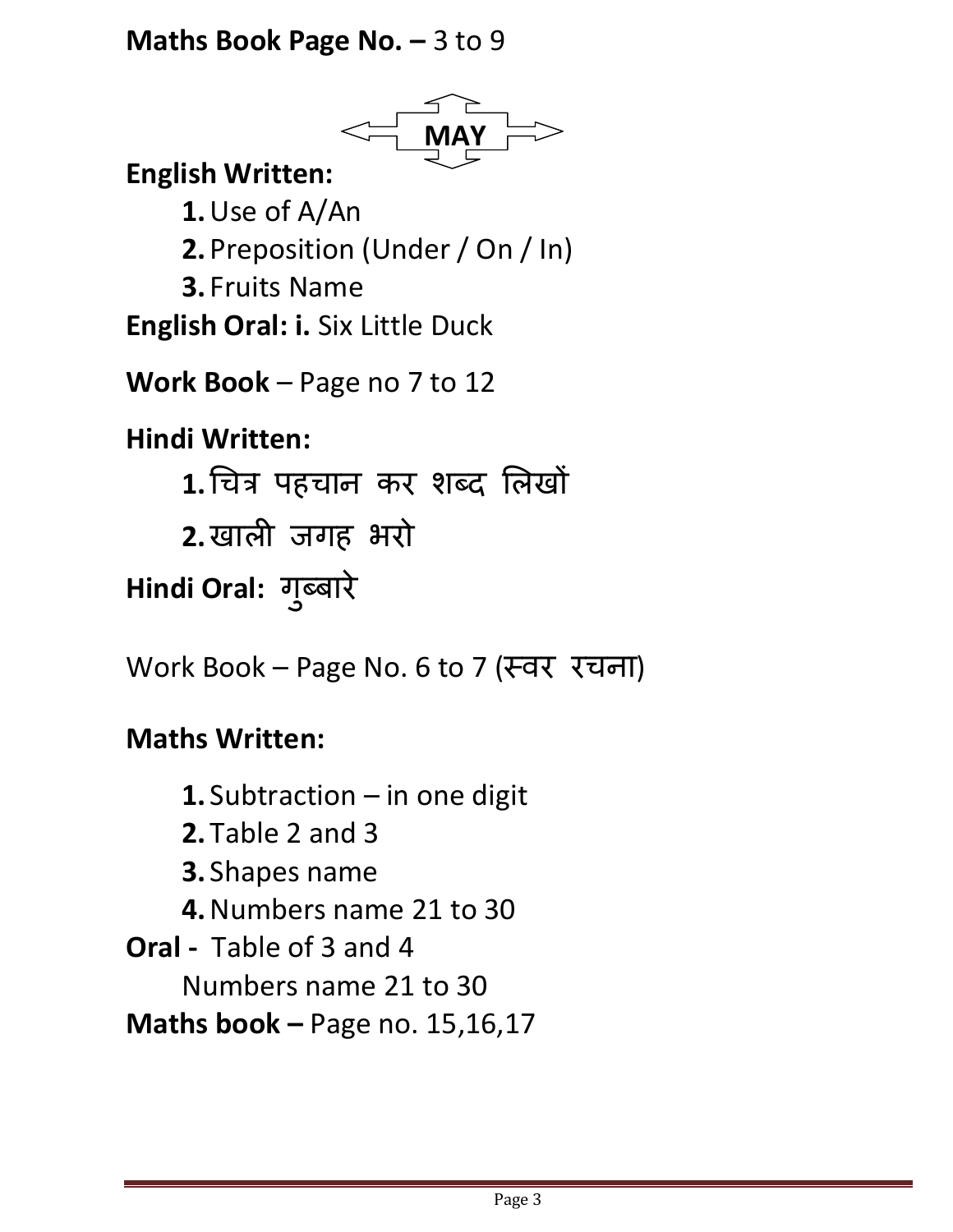

**Unit Test-I**

#### **English Written –**

1.Use of am / are 2.Adjective (Opposite) 3.Use of Yes/ No 4.Days name 5.Vegetables name **Oral –** 1.Aunty cat 2. This is the way. **Workbook:** Page no. 13 to 18 **Hindi Written – 1.**आ ( **k** ) की मात्रा **2.**इ ( **f** ) की मात्रा **3.**ई ( **h** ) की मात्रा

**4.**खाऱी जगह भरो

**Oral –** तारे

### नन्ही च ु टहया

**Work Book –** Page no. 8 to 14 (स्वर रचना)

#### **Math Written:**

- **1.**Missing Number
- **2.**Numbers name ( 31 to 50)
- **3.**Reverse Counting
- **4.**Before, After and Between( In one digit)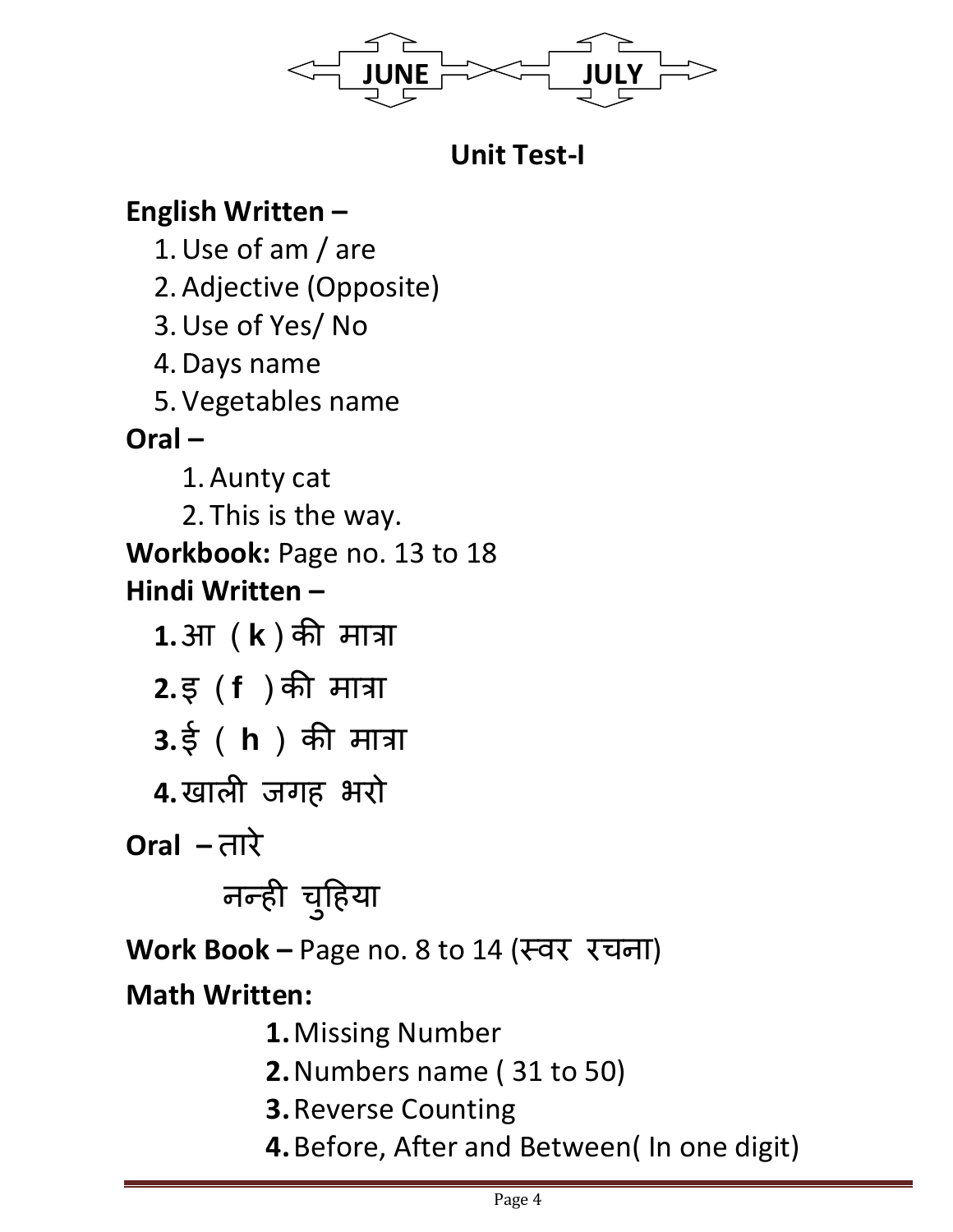**5.** Table of 4 **Oral:** Table of 4 and 5 Numbers name 31 to 50



#### **Unit Test-II**

#### **English Written**

**1.**Wild animals / Pet animals

**2.**Verbs (+ ing)

**3.** Traffic light

**4.** Essay (Dog)

**5.**Q- Ans (Doing)

**6.**Colours name

**English Oral:** 

**1.** The red Balloon

**2.** The apple tree

Story – God is with you

**Work Book:** Page no. 19 to 24 **Hindi Written:**

> **1.**उ ( q ) की मात्रा **2.**ऊ ( w ) की मात्रा

**3.**ए ( s ) की मात्रा **Hindi Oral:**

**1.** aअख़बार **2.** बंदर की ज ु काम

**Work Book**: Page no. 15 to 20 (स्वर रचना)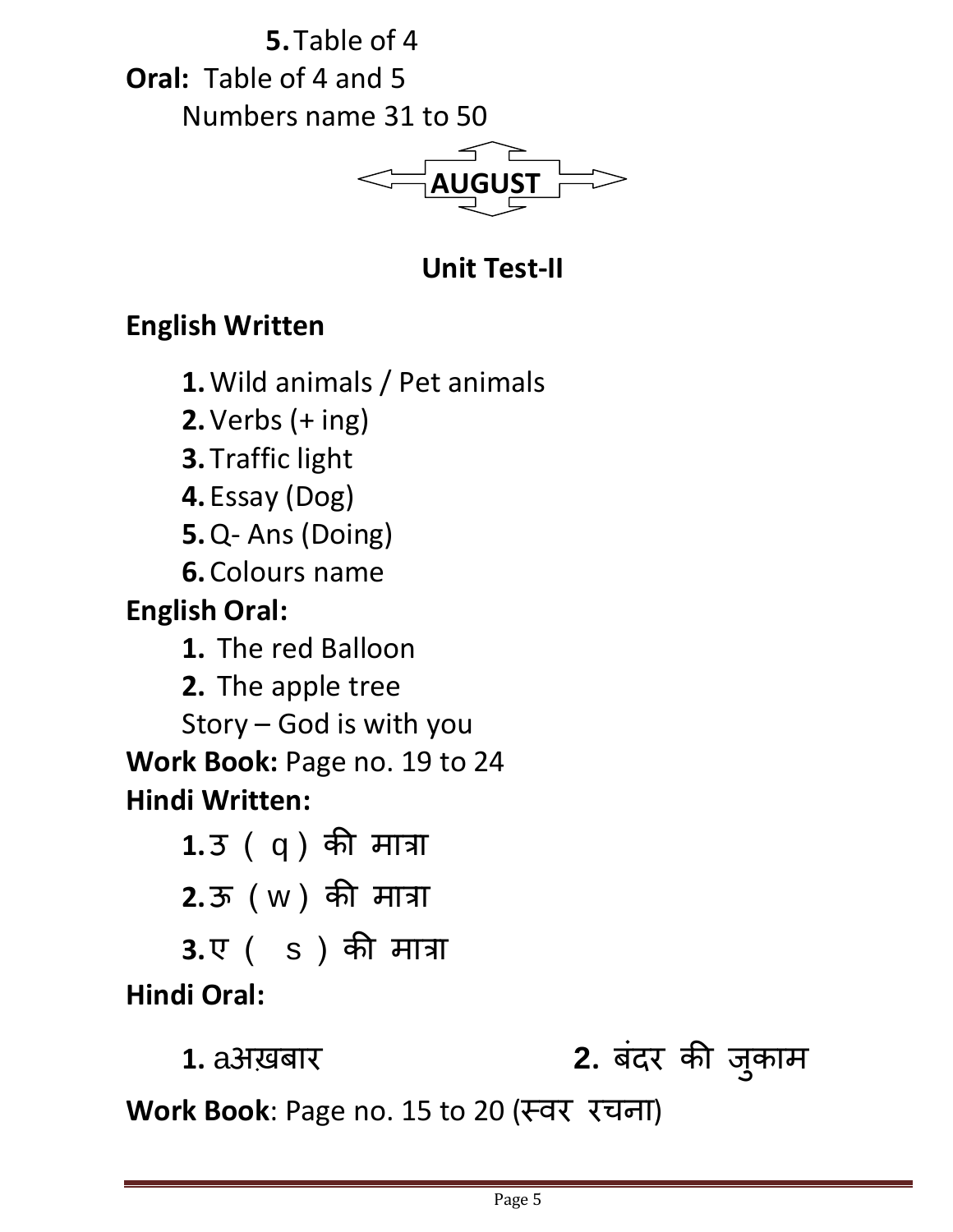#### **Maths**

**1.**Numbers name 51 to 60

**2.** Greater than  $(>)$ , Less than  $($  <) and Equal  $(=)$ 

**3.**Increasing and decreasing order

**4.** Table of 5

**Oral:** Table of 5 and 6

Numbers name 51 to 60

**Book work:** Page no 21,23 and 24



#### **English Written**

**1.**Use of 'Who'

**2.**Use of 'They' (They doing)

**3.**Parts of body

**4.** Singular and Plural

**5.**Numbers

**6.**Week Name

**English Oral:** 

**1.**Me

**2.**My Shadow **Work Book –** Page no. 25 to 30 **Hindi Written:**

> **1.**ऐ ( **S** ) की मात्रा **2.**ओ ( **sk** ) की मात्रा **3.**औ ( **Sk** ) की मात्रा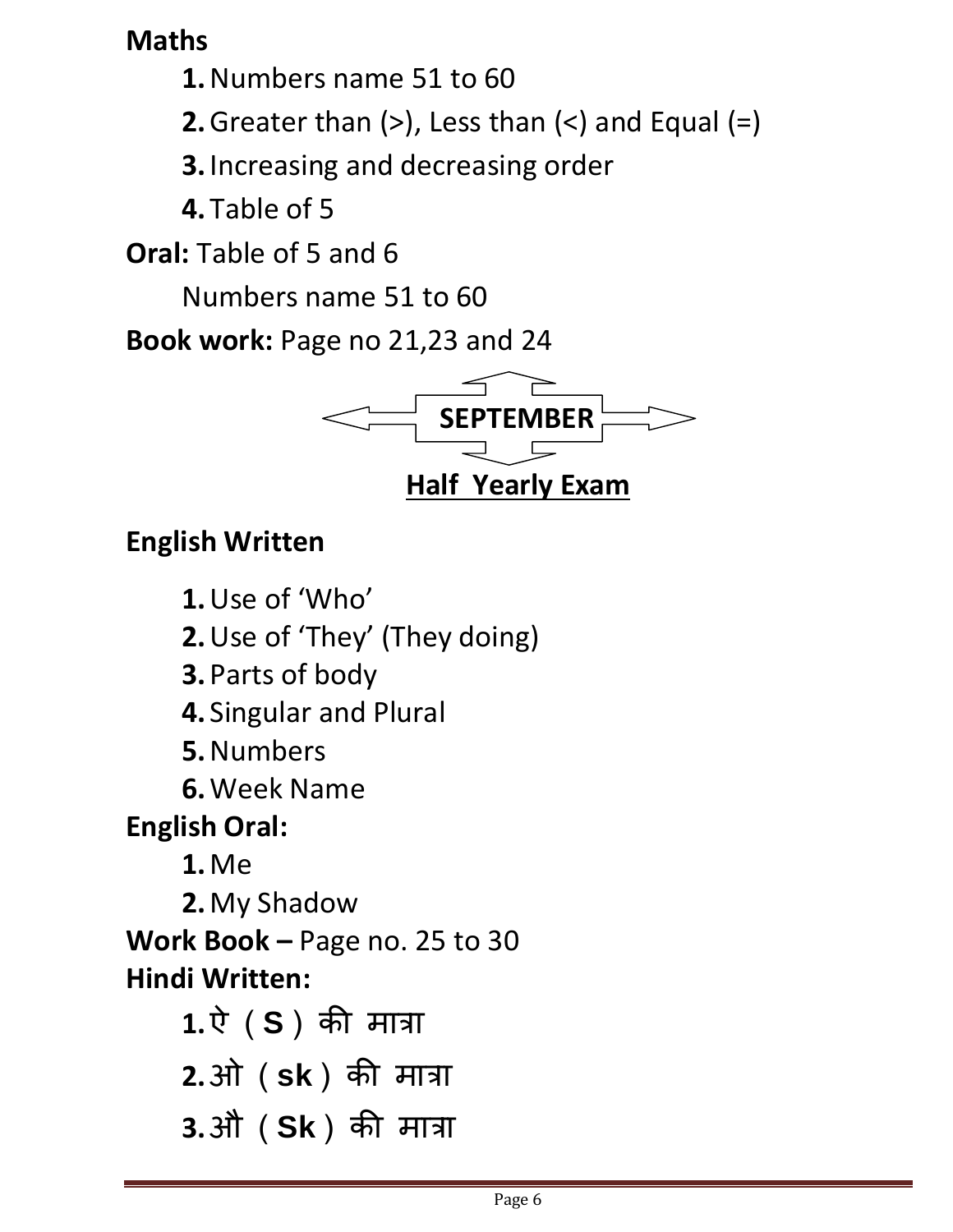**Hindi Oral:**

**1.** fn'kk, **2.** ,d - ,d

**Work Book:** Page no. 21 to 28 (स्वर रचना)

#### **Maths Written**

**1.**Numbers name 61 to 80

**2.**Order of position

- **3.**Addition
- **4.**Addition on Number Line
- **5.** Table of 6

**Oral – 1.** Table of 6 and 7

**2.**Numbers name 61 to 80

**Book work** – Page no. 25 to 33



#### **English Written**

**1.**Use of its

**2.**Use of Where

**3.**Birds name

**4.**Use of Rhyming words

**5.**Months name

**English Oral: i.** Miss Molly **ii.** My family **Work Book –** Page no.31 to 38 **Hindi Written:**

**1.**अं ( a ) की मात्रा **2.**अ: ( k: ) की मात्रा **3.**अ¡ ( ¡ ) की मात्रा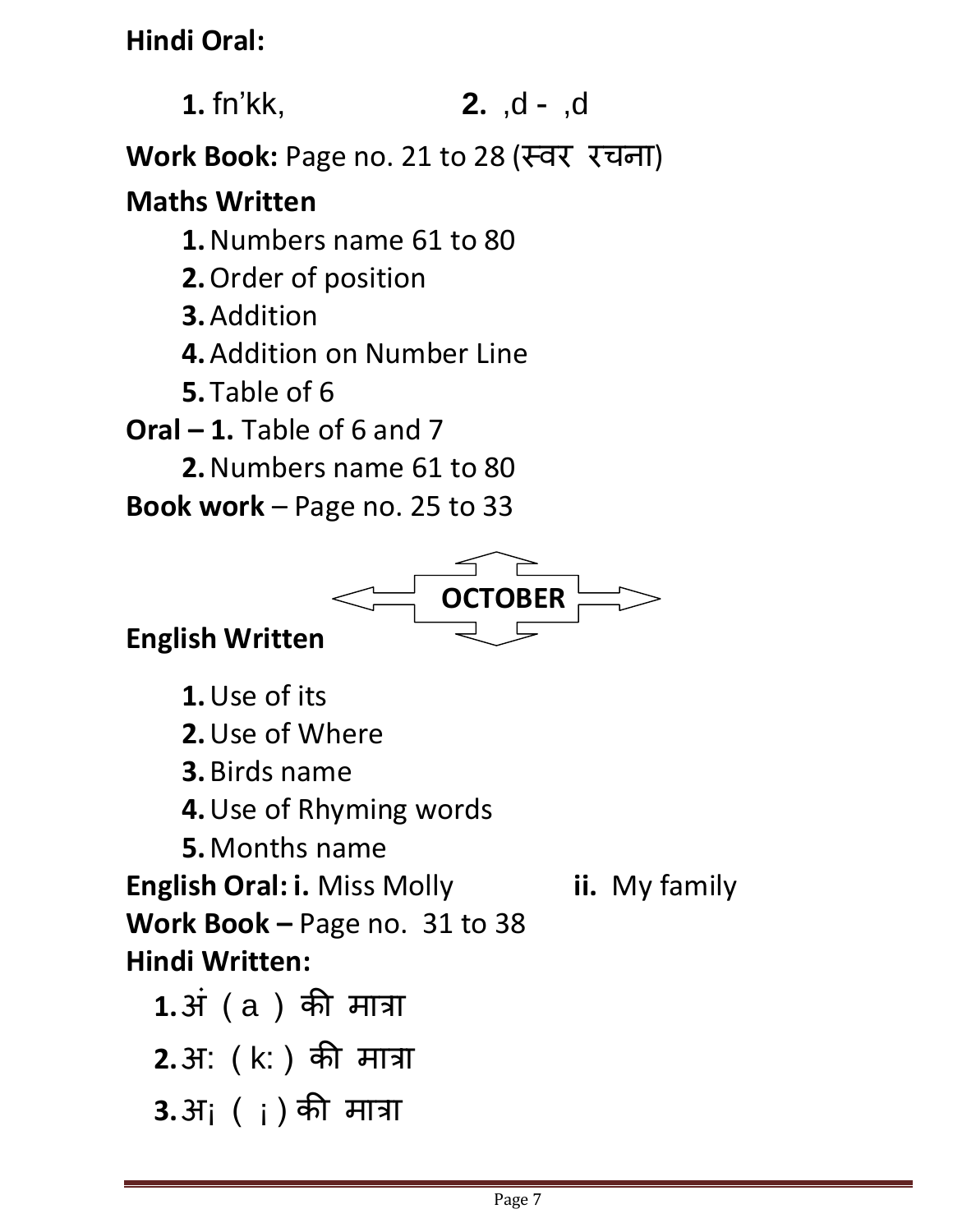**4.**टहंदी चगनती

**5.**फऱों के नाम

**Hindi Oral:**

- 1. डाकिया
- **2.** हमारी रेऱ

**Work Book** – Page No. 29 to 30 **Maths Written**

**1.**Numbers name 81 t 100

- **2.**Addition of two digit
- **3.** Subtraction
- **4.** Subtraction of Number line
- **5.** Subtraction of two digit
- **6.** Table of 7

**Oral: -** Table of 7 and 8

Numbers name 81 to 100

**Maths Book** – Page no. 34 to 47



**English Written :-**

- **1.**Use of His / Her
- **2.**Apostrophe 'S'
- **3.** Essay (Cow)
- **4.**Use of These / Their
- **5.**My self
- **6.** Seasons name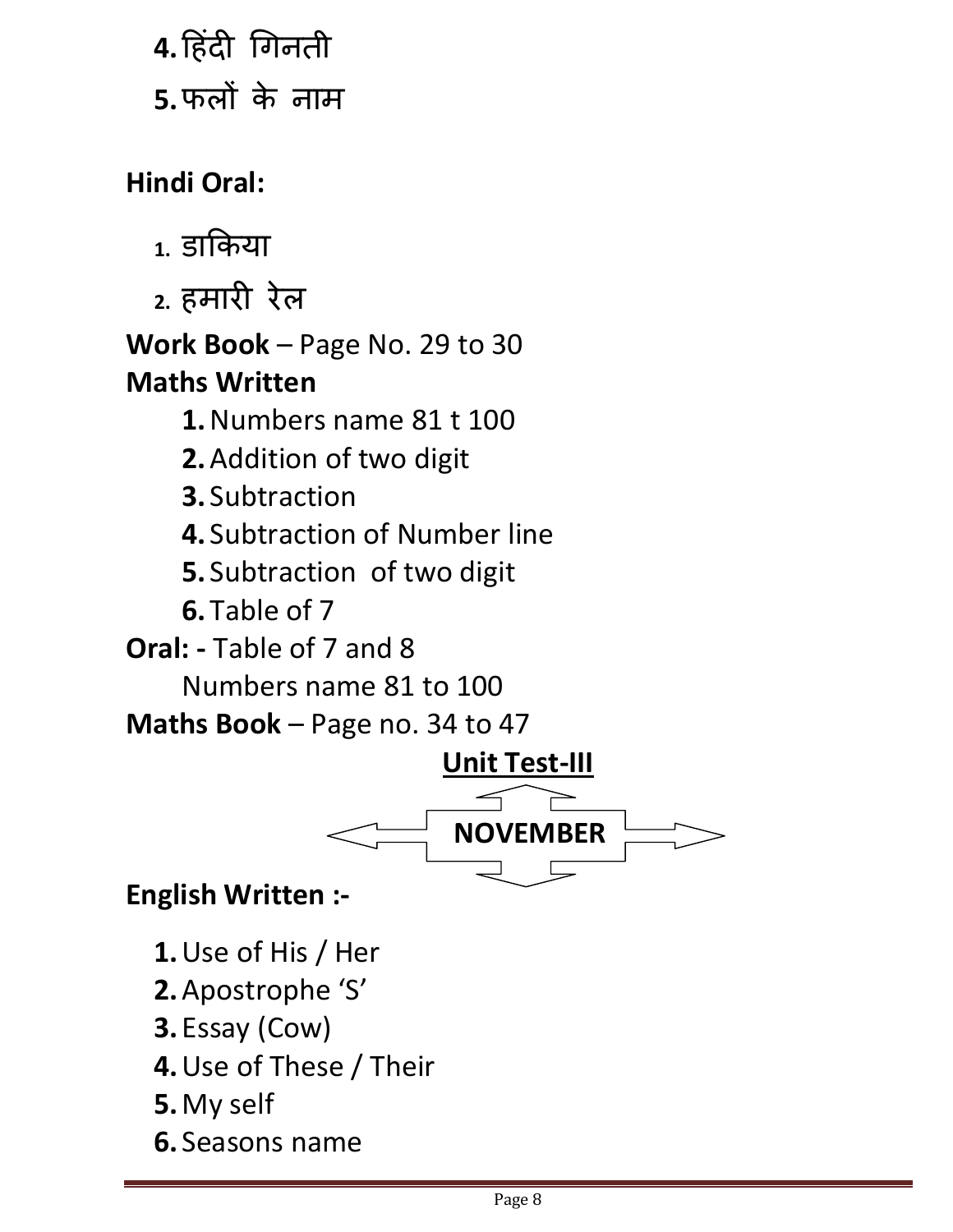**Oral: -** Shose

Ten Little Fireman Story – The Cap Seller and the monkey **Work Book: Page no. 39 to 46 Hindi Written: -**

**1.**ऋ की मात्रा ( **`** ) 2. र **–** रेफ की मात्रा ( **Z** ) 3. र **–** पदेन की मात्रा (\) 4.अर्ध व्यंजन

**Hindi Oral:**

1.प्यारी गुडिया

**2.**अपना देश

**Work Book** – Page No. 36 to 45

**Maths Written**

**1.**Multiplication

**2.** Time

**3.** Table of 8 to 9

**Oral:** - Table of 9 to 10

**Book Work** – Page no. 50 to 53



**1.** Noun

- **2.**Uncountable noun
- **3.**Recite (Red Bus)